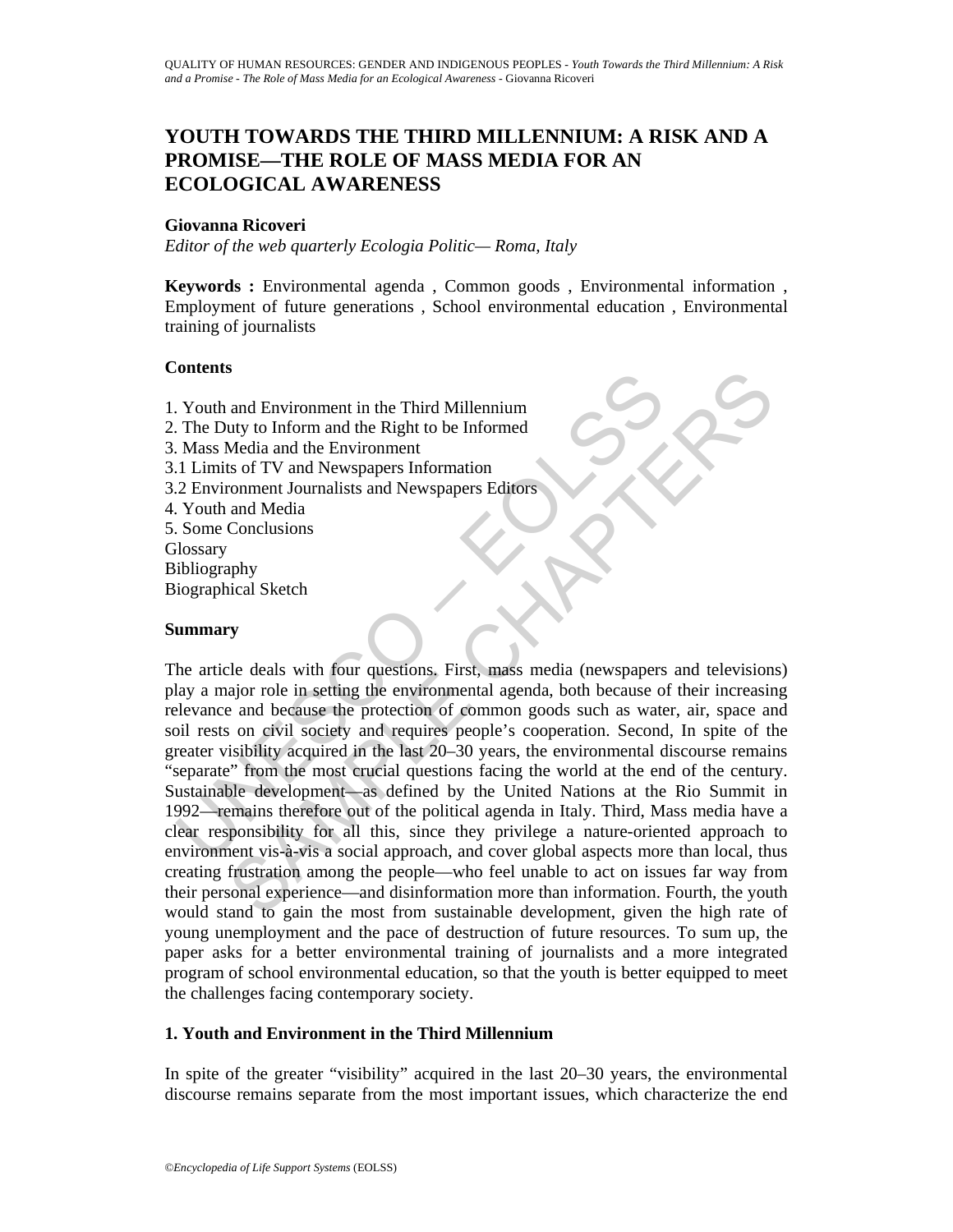of the century. It is considered—in Italy and to a certain degree everywhere—"another" problem, to be added to those already existing—mass unemployment in general and of the young in particular; the slowing down of the rate of growth of GNP; increasing public deficits; globalization, and the growing relevance of financial capital vis-à-vis productive capital; a steady skewing of income distribution such that the wealthiest 20% of the world's population grows richer while the bottom 20% sinks ever deeper into extreme poverty.

identify the causes of the various environmental issues and therefore the to be affected by the various possible solutions. At this point conflictions of conducts of conducts of conducts of conducts of the product is trans In principle nobody questions the depth of the ecological crisis of the planet: the increasing scarcity of natural resources, in particular energy and water; increasing levels of air and water pollution, to the point of posing a serious hazard for public health; and sometimes even for life on Earth. However the consensus disappears as soon as one tries to identify the causes of the various environmental issues and therefore the interests to be affected by the various possible solutions. At this point conflicting interests coalesce to keep the situation unchanged, or to limit the change to the point of making it insufficient to solve the problem, as in the case of climate changes. With the 1997 Kyoto Protocol, governments have agreed to both reductions and trading emissions of greenhouse gases, thus allowing industrial countries to buy rights to pollute from less developed countries with lower levels of greenhouse gases emission. In this way the Protocol is bypassed and largely neutralized, and this happens with most of the measures decided on paper to reduce environmental damages.

ies to identify the causes of the various environmental issues a<br>terests to be affected by the various possible solutions. At this<br>terests coalesce to keep the situation unchanged, or to limit the change<br>laking it insuffic Conflicting interests exist both North–South, among Western industrialized countries and within each country. They are difficult to tackle primarily because environment cuts horizontally all other issues and interest groups. Another reason is that environment has become more and more a "global" issue seemingly located far way from the real places where people live. At the same time the various aspects of "local" environment such as garbage or traffic congestion—which touch directly people's lives—have been put aside, as if they were not important or nothing could be done to solve them. No wonder then, that the ecological crisis and the socio-economic crisis remain separate, and that the latter prevails over the former.

An adequate understanding of the links between ecology and economy is necessary to overcome the idea that the ecological crisis is a "cost" for society to be paid in order to have development. The reality is just the opposite: the problem is the Western mode of production itself, which has become incompatible with the ecosystem; and therefore creates both the economic crisis (unemployment) and the ecological crisis (deterioration of life's conditions). Under these circumstances, adequate environmental protection and prevention would eliminate or reduce drastically much of the so-called "environmental" costs (in public health, "natural" disasters, and traffic congestion, etc.).

The Western model cannot be extended to a world population, which has already reached 6 billion, because the planet would implode: the carrying capacity of the Earth cannot bear it. If we see the environmental discourse in this way, then the ecological crisis can lead to the solution of the problem, i.e. the occasion to restructure the present model of production in such way as to reduce the input of energy and all other natural resources as well as waste or negative goods per unit of output. Life styles and consumption patterns would have to change as well. But with new environmentally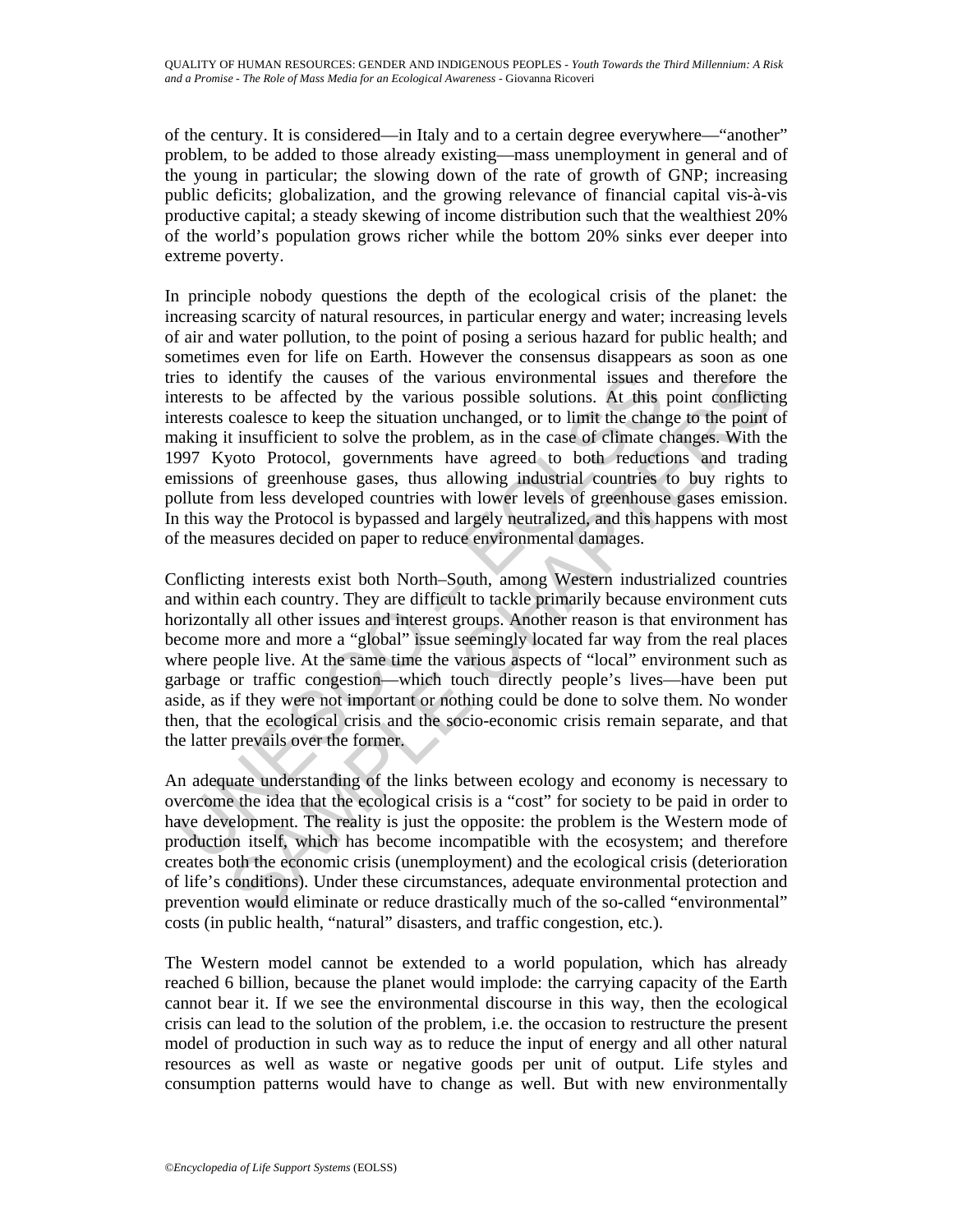friendly technologies there would be plenty of well-paid jobs for the young people, enough to drastically reduce or even eliminate present unemployment.

The young people would obviously stand the most to gain from such a change, given that they are the first victims of present unemployment and that present day conspicuous consumption destroys resources belonging to future generations.

Real sustainable development, agreed by world governments in 1992 at the United Nations Conference on Environment and Development, the Rio Earth Summit, is not part of the political agenda of any government. In general governments agree on alternative models of development when sitting at the conference tables, but then under the pressure of the strongest, wealthiest, and most powerful interest groups—act differently.

Even the present days center-left or red–green European governments seem not to have understood the lesson coming from the Rio Summit. The present historical period is different in many ways from that experienced after the Second World War. One relevant difference is that an increase of investments may produce no new jobs and actually create instead more costs than benefits. To avoid this, investments should be qualified according to environmental parameters such as minimizing the input of energy and other resources per unit of output.

ven the present days center-left or red-green European governments<br>nderstood the lesson coming from the Rio Summit. The present his<br>fiferent in many ways from that experienced after the Second World V<br>ifference is that an present days center-left or red-green European governments seem not to have dot the lesson coming from the Rio Summit. The present historical period in many ways from that experienced after the Second World War. One releva New investments should therefore be concentrated in a program of ecological conversion of the economy, so to rebuild all that has been destroyed in the period of the industrial "development". Compared with 20–30 years ago, I believe that the ecological discourse is more visible, but at the same time the green radical thinking—which existed at that time—has disappeared from the mainstream environmental discussions. We now have "green oil," as well as "green employment," and "green business," but the end result of such "green-washing," is that serious environmental transformations are more and more removed from reality. They are portrayed as a risk, not an opportunity, and perhaps a promise.

# **2. The Duty to Inform and the Right to be Informed**

The duty to inform is included in all the international conventions—climate changes, bio-diversity, and desertification—that charge national governments with the responsibility to promote education, public awareness, and information on matters related to the environment. In this context, mass media are called upon as the most important instrument through which the public should be made aware of environmental concerns and put in the condition to evaluate public policies in this area.

The responsibility to inform, educate and raise public awareness of "sustainable development" is moreover specified in *Agenda 21*, the Charter approved in 1992 at the United Nations Rio Conference On Environment And Development, both at point 36.10, "*Promoting Education, Public Awareness And Training*" and point 40, "*Information For Decision-Making*". [*Ibidem,* pp. 697 and 732 respectively].

The right to be informed and therefore have access to environmental information of all kinds (on air, water, soil, territory, nature as well as economic activities and policies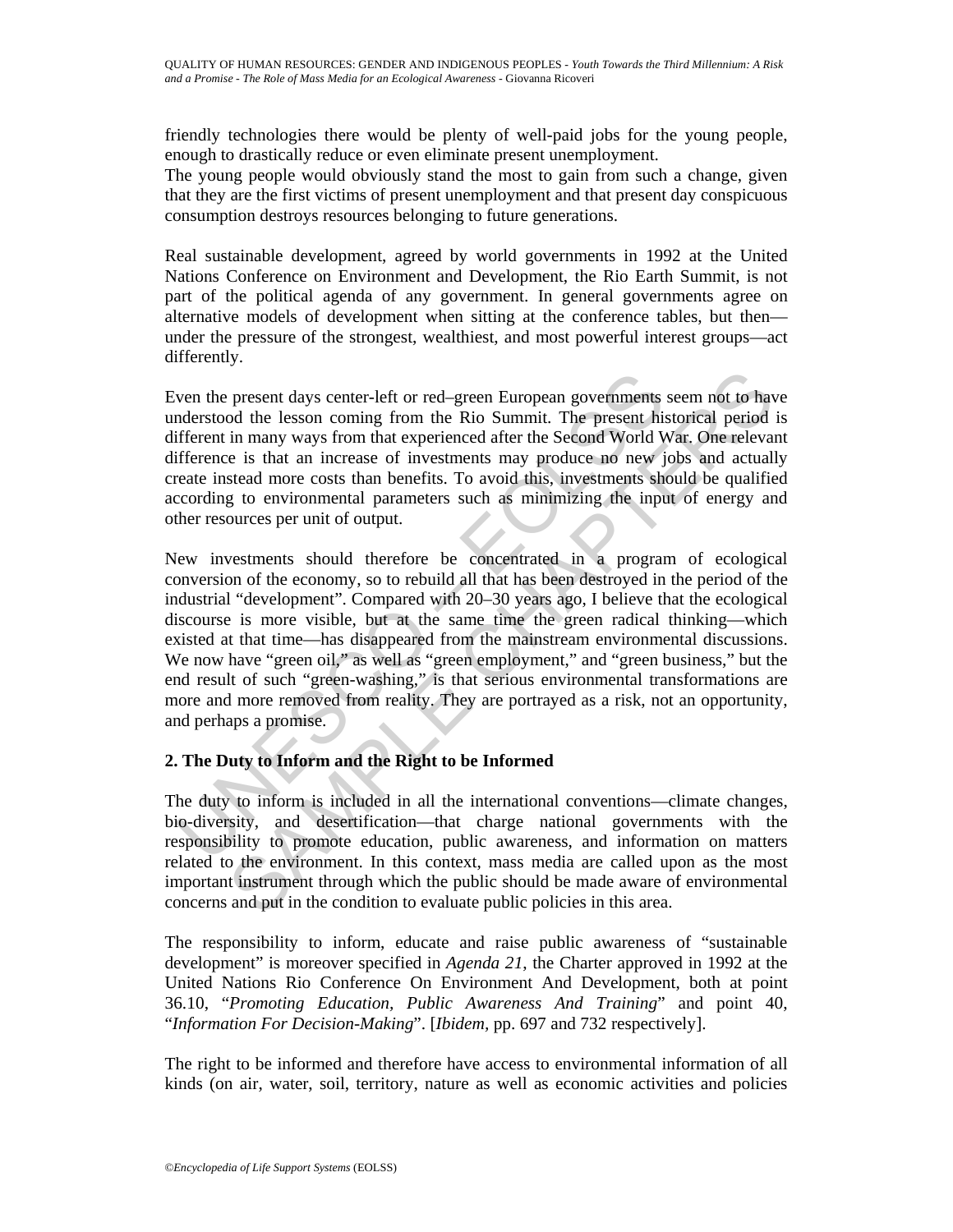related to the same) in the hands of public authorities (governments at all levels national, regional, and local—civil service, and public agencies) is recognized in Europe by the EU's Directive 313/1990, fully implemented in Italy in 1997.

Over the last 20–30 years consensus has increased on the view that protection of common goods such as water, air space, and soil rests on civil society; and requires people's cooperation. The possibility to know the precise conditions of one's own environment has been perceived and recognized as an individual right of all citizens. The availability of information on the state of the environment has thus become a guiding criterion of environmental policies. [In the US, the right of citizens to be informed on environment was introduced in 1969 with the National Environment Policy Act].

The European Community favored this line at an early stage, and consequently has ruled on important aspects of the environmental issue. Examples of this are the first European Seveso Directive No. 501, concerning risks of relevant incidents deriving from industrial activities, approved in 1982, and the first European Via Directive No. 337, concerning the evaluation of the environmental impact of relevant public works, approved in 1985.

he European Community favored this line at an early stage, and elled on important aspects of the environmental issue. Examples of uropean Seveso Directive No. 501, concerning risks of relevant iron industrial activities, a opean Community favored this line at an early stage, and consequently himportant aspects of the environmental issue. Examples of this are the first environmental issue. Examples of this are the first environmental activiti In Italy, the duty to inform and the right to be informed on the environment have been imposed in 1986, by the law No. 349 passed in 1986, establishing the Ministry of Environment. The law prescribes in article 14, paragraph 1, that "The Ministry of Environment mandates the most extensive distribution of information on the state of environment" and para 3 that "All citizens have the right to any information on the state of environment existing with public authorities". Moreover article 1 of the same law charges the Ministry of Environment (para 3) with the duty "to take all the necessary initiatives through mass media to sensitize public opinion to the necessities and problems of the environment"; and para 6, with the duty to present to Parliament a report on the state of the environment each two years.

To comply with its duty to inform on the environment, the Ministry established back in 1988 an information and monitoring national system (SINA Sistema Informativo Nazionale sull'Ambiente). SINA should collect, process and make available information coming from all the subjects having responsibilities in the field of environment (Regions, Provinces and Communes at the local level; Ministries of Health and Agriculture, and national agencies/bodies of all kinds such as ENEA, ENEL, ISTAT etc at the national level; the European Union, the World Health Organization etc, at the international level).

Nonetheless SINA is not in place yet, nor are most of the environmental structures created in the last 10 years in Italy. Only very recently funds have been allocated by Parliament (law 344/1997) sufficient to hire and train the Ministry staff (almost doubled in 2 years from 520 to 900 people) and to take new initiatives in the field of information. Two initiatives can be mentioned here, a specialized journal, which started publication last Fall, (*L'Ambiente informa* is published every 2 months, and so far has focused on single questions. The first issue came out in June 1997) and a national conference on the problem of information to be announced shortly. (The national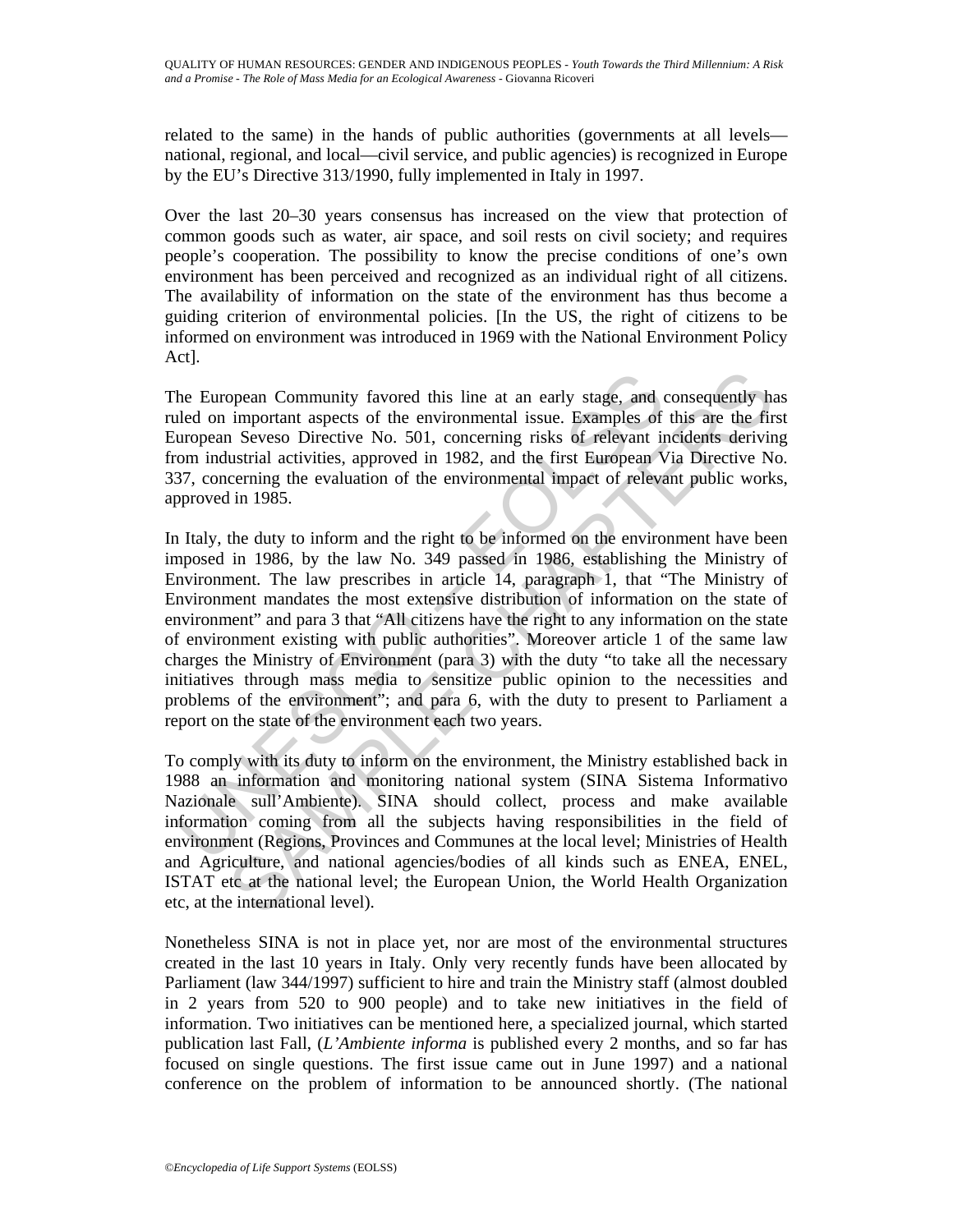conference on environmental information is being prepared for basic research monitoring the Italian mass media's coverage of the environment).

- -
- -
- -

# TO ACCESS ALL THE **11 PAGES** OF THIS CHAPTER, Visit[: http://www.eolss.net/Eolss-sampleAllChapter.aspx](https://www.eolss.net/ebooklib/sc_cart.aspx?File=E1-17-04-03)

#### **Bibliography**

Bevilacqua P. (1996). Tra natura e storia. *Ambiente, Economie, Risorse in Italia*, 224 pp. Donzelli Editore, Roma. [This explains that nature is the outcome of a process of change realized by men and women through time.]

Cederna A. (1988). Notizia, maledetta notizia, intervention to il corriere della sera seminar, *Come Cambia L'Informazione*, Feb. 21–22, Milano, 4 pp. [This is a well known denounce of the ideological nature of Italian culture and journalism, turning a blind eye on environment.]

Conti L. (1993). Natura, valore d'uso e valore di scambio*, Capitalismo Natura Socialismo* **8**(2), 8–18. [This challenges Ricardo's theory of comparative advantage and specialization as incompatible with "sustainable" development.]

Duchin F. (1997). Tecnologia e stili di vita*, Ecologia Politica-Cns*, **20–21** (2–3), pp. 84–111. [It is a study of the relationship between technological change and life styles, with particular emphasis on the environmental consequences of households' behavior.]

**ibliography**<br>
evilacqua P. (1996). Tra natura e storia. Ambiente, Economie, Risorse in Italia<br>
ditiore, Roma. [This explains that nature is the outcome of a process of change io<br>
omen through time.]<br>
ederna A. (1988). No **shy**<br>
1P. (1996). Tra natura e storia. Ambiente, Economie, Risorse in Italia, 224 pp. Donzeloma. [This explains that nature is the outcome of a process of change realized by men are ough time.]<br>
(1988). Notizia, maledett Guha R. and Martinez-Alier J. (1997). Varieties of environmentalism. *Essays North–South,* 230 pp. London: Earthscan. [This is a study of environmental conflicts over natural resources, identified as a third type of class conflicts, after the first between labor and capital and the second between nature and industrial production.]

Leff E. (1995). *Green Production*. *Toward an Environmental Rationality*, 168 pp. London: Guilford. [It is a very coherent and sensitive exploration of the contradiction inherent in economic and environmental thinking.]

Nebbia G. (1991). *Lo Sviluppo Sostenibile*, 178 pp. Edizioni Cultura della Pace, Fiesole-Firenze. [This describes the transition to sustainable development, with special emphasis on solidarity, new economic rules and technological processes.]

O'Connor J. (1993). L'economia politica della "good society." *Capitalismo Natura Socialismo* **9**(3), 8– 16. [This is a concrete platform of alternative development and employment based on "maintenance". The original English title of this study is Preservation First!]

Wuppertal Institute (1997). Futuro sostenibile. Riconversione ecologica nord–sud. *Nuovi Stili Di Vita*, 360 pp. Bologna: Editrice Missionaria Italiana. [It is the well-known report on alternative development, based on the reduction of the raw material and energy content of goods and services, and of final consumption.]

#### **Biographical Sketch**

**Giovanna Ricoveri** is an Italian living in Rome, Italy. She studied Political Science at the University of Pisa (*laurea cum laude* in 1958), and then Economics at Columbia University in New York (PhD candidate, 1967). Visiting Professor at the University of California at Santa Cruz (1985). Fulbright Employment Fellow in 1990 (Washington DC, Boston-Mass, Chicago, Akron-Ohio). Editor of the Italian